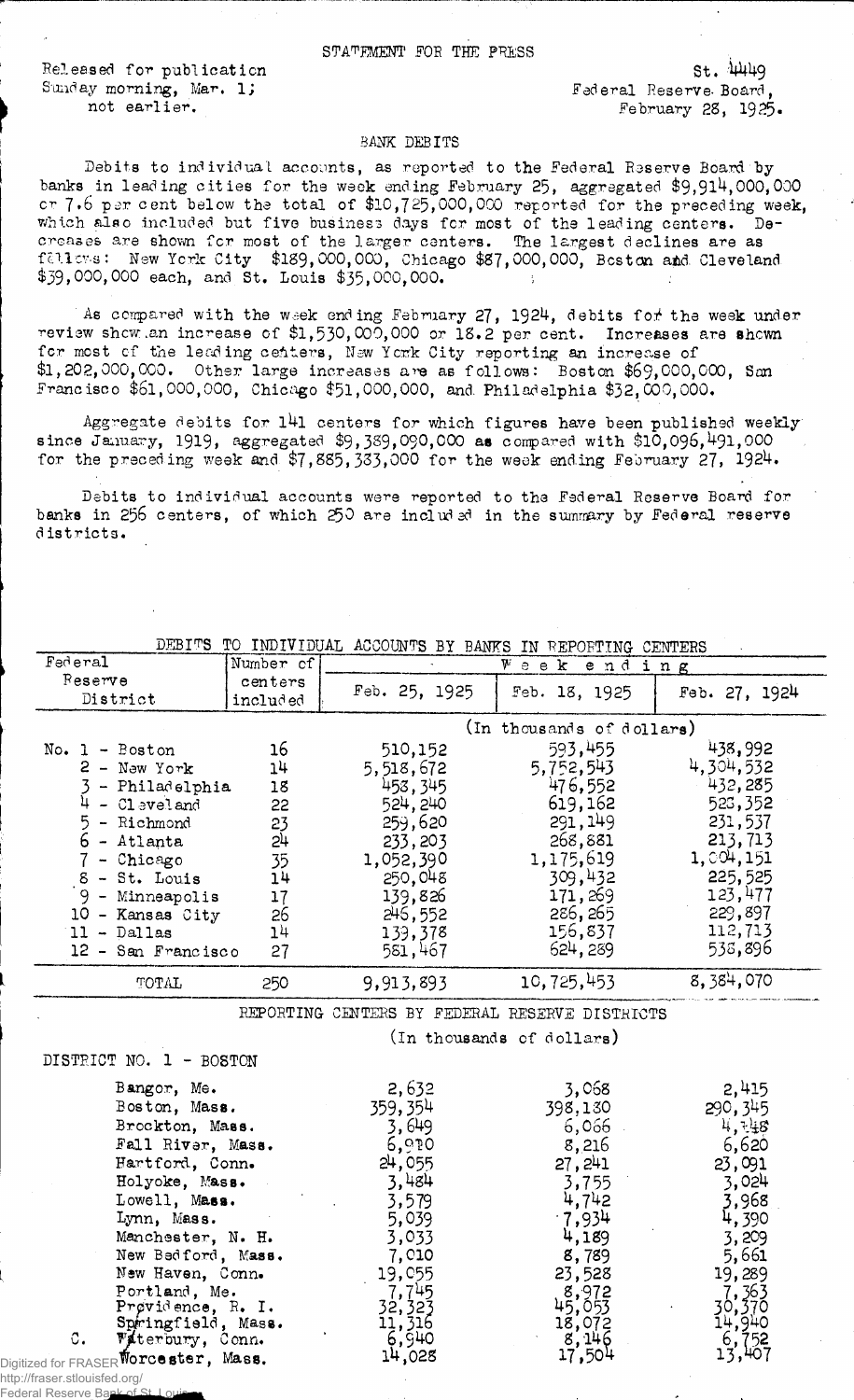|                                         |                     | DEBITS TO INDIVIDUAL ACCOUNTS BY BANKS IN RIPORTING CENTERS | щ. 49а<br>81.       |
|-----------------------------------------|---------------------|-------------------------------------------------------------|---------------------|
|                                         |                     | Woek -<br>ending                                            |                     |
|                                         | Feb. $25, 1925$     | Fob. 13, 1925                                               | $F9b$ . 27, 1924    |
|                                         |                     | (In thousands of dollars):                                  |                     |
| DISTRICT NO - 2 - NEW YORK              |                     |                                                             |                     |
| Albany, N.Y.                            | 21,653              | 23,008                                                      | 29,721              |
| Binghamton, N.Y.                        | 4,062               | 4,934                                                       | 4,131               |
| Buffalo, N. Y.                          | 61,446              | 73,838                                                      | 56,722              |
| Elmira, N.Y.                            | 3,461               | 3.915                                                       | 3,202               |
| Jamestown, N.Y.                         | 3,558               | 4,806 ;                                                     | 3,687               |
| Moniclair, N. J.                        | 2,573               | 3,515                                                       | 2,335               |
| Newark, $N_e$ . $J_e$<br>New York, N.Y. | 58,449<br>5,268,535 | 66,593                                                      | 54,665<br>4,066,526 |
| Northern New Jersey Clearing            |                     | 5,457,373                                                   |                     |
| House Association                       | 36,459              | 44,745                                                      | 35,572              |
| Passaic, N. J.                          | $-7,427$            | 7,932                                                       | 5,765               |
| Poughkeepsie, N.Y.                      | 2,530               | 3,683                                                       | 2,506               |
| Rochester, N.Y.                         | 31,677              | 40,340                                                      | 25, 230             |
| Stamford, Conn.                         | 2,716               | 2,633                                                       | 2,397               |
| Syracuse, N.Y.                          | 13,426              | 15,173                                                      | 12,073              |
| DISTRICT NO. 3 - PHILADELPHIA           |                     |                                                             |                     |
| Allentown, Pa.                          | 6,764               | 7,729                                                       | 5,956               |
| Altoona, Pa.                            | 2,725               | 3,262                                                       | 2,909               |
| Cam'en, N. J.                           | 10,352              | 12, 164                                                     | 9,444               |
| Chester, Pa.                            | 4,744               | 4,652                                                       | 5,476               |
| Harrisburg, Pa.                         | 7,454<br>3,785      | 9,500<br>3,013                                              | 7,837<br>2,529      |
| Hazleton, Pa.<br>Johnstown, Pa.         | 4,910               | 4,877                                                       | 4,598               |
| Lancaster, Pa.                          | 5,733               | 5,704                                                       | 5,052               |
| Lebanon, Pa.                            | 1,298               | 1, 4.56                                                     | 1,260               |
| Norristown, Pa.                         | 632                 | 217                                                         | 829                 |
| Philadelphia, Pa.                       | 346, 336            | 355, 255                                                    | 314,250             |
| Reading, Pa.                            | 6,163               | 8,497                                                       | 8,790               |
| Scranton, Pa.                           | 18,100              | 15,300                                                      | 22,400              |
| Trenton, N. J.<br>Wilkes-Barre, Pa.     | 13,337<br>11,145    | 13,700<br>11,809                                            | 12,832<br>14,103    |
| Williamsport, Pa.                       | 3,549               | 4,471                                                       | 3,543               |
| Wilmington, Del.                        | 7,259               | 9,717                                                       | 6,462               |
| York, Pa.                               | 4,059               | 4,429                                                       | 3,865               |
| DISTRICT NO. 4 - CLEVELAND              |                     |                                                             |                     |
| Akron, Ohio                             | 16,096              | 17,360                                                      | 14,087              |
| Butler, Pa.                             | 2,063.              | 2,416                                                       | 2,050               |
| Canton, Chio                            | 8,172               | 10,219                                                      | 8,346               |
| Cincinnati, Ohio                        | 64,113              | 76,575                                                      | 61,396              |
| Cleveland, Chio                         | 112,037             | 151,353                                                     | 118,806<br>26,224   |
| Columbus, Ohio                          | 24,100<br>942       | 34,369<br>1,065                                             | $-1,039$            |
| Connellsville, Pa.<br>Dayton, Ohio      | 14.170              | 17,756                                                      | 14,338              |
| t,<br>Erie, Pa.                         | 6,677               | 7,492                                                       | 6,213               |
| Greensburg, Pa.                         | 4,201               | 4,786                                                       | 5,838               |
| Homestead, Pa.                          | 833                 | 938                                                         | 744                 |
| Lexington, Ky.                          | 5,791               | 8,105                                                       | 5,922               |
| Lima, Chio                              | 3,879               | 4,328                                                       | 4,348               |
| Lorain, Chio<br>ċ,                      | 1,247               | 1,471<br>3,746                                              | 1,128<br>3,220      |
| Oil City, Pa.<br>Pittsburgh, Pa.        | 2,559<br>184,977    | 193,700                                                     | 183,205             |
| Springfield, Ohio                       | 3,959               | 4,281                                                       | 3,622               |
| Toledo, Ohio                            | 41,262              | 44,294                                                      | 38,815              |
| Warren, Ohio                            | 1,958               | 3,246                                                       | 3,046               |
| Wheeling, W. Va.                        | 9,641               | 13,031                                                      | 9,632               |
| Youngstown, Chio                        | 13,017              | 16,093                                                      | 12,800              |
| Zanesville, Ohio                        | 2,141               | 2,538                                                       | 2,533               |

Digitized for FRAS<mark>ER</mark><br>http://fraser.stlouisfed.org/<br>Federal Reserve Bank of St. Louis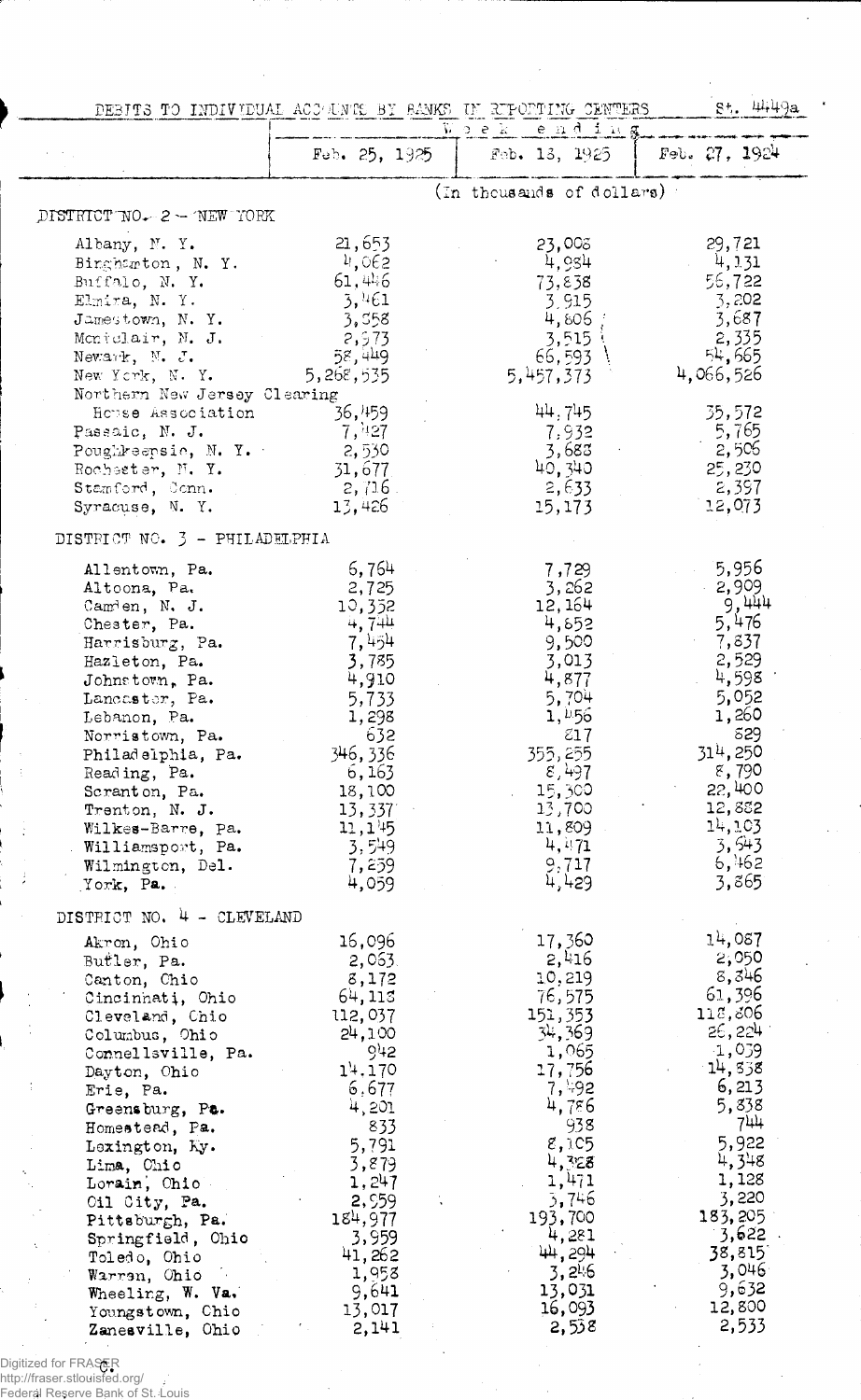|                                      |                   | DERITS TO INDIVIDUAL ACCOUNTS BY BANES IN REPORTING CEMPERS | $5t.$ 4449b     |
|--------------------------------------|-------------------|-------------------------------------------------------------|-----------------|
|                                      |                   | Week ending                                                 |                 |
|                                      | Feb. $25, 1925$   | Feb. 18, 1925                                               | Feb. $27, 1924$ |
|                                      |                   | (In thousands of dollars)                                   |                 |
|                                      |                   |                                                             |                 |
| DISTRICT NO. 5 - RICHMOND            |                   |                                                             |                 |
| Asheville, N.C.                      | $-4,025$          | 5,575                                                       | 4,114           |
| Baitimora, Md.                       | 72,987            | 89,206                                                      | 67,400          |
| Charleston, S. C.                    | 5,975             | 6,320                                                       | 6,874           |
| Charleston, W. Va.                   | 6,227             | 8,333                                                       | 7,502           |
| Charlotte, N. C.                     | 9,868             | 12,000                                                      | 9,157           |
| Columbia, S. C.                      | 3,851             | 4,636                                                       | 4,920           |
| Cumberland, Md.                      | $\frac{1}{1,645}$ | 1,9/2                                                       | $-1,552$        |
| Danville, Va.                        | 1;942             | 2,278                                                       | 1,867           |
| $Dur$ r. N. $C$ .                    | 5,147             | 5,250                                                       | 3,971<br>4,152  |
| Greensboro, N.C.                     | 5,065             | 5,381                                                       | 5,412           |
| Greenville, S. C.                    | 5,551             | 6,694<br>2,211                                              | 1,684           |
| Hagerstown, Md.                      | 1,815<br>4,844    | 6,543                                                       | 5,136           |
| Huntington, W. Va.<br>Iynchburg, Va. | 3,330             | 4,415                                                       | 3,647           |
| Newport News, Va.                    | 1,556             | 1,692                                                       | 1,279           |
| Norfolk, Va.                         | 13,583            | 17,866                                                      | 13,594          |
| Raleigh, N. C.                       | 19,700            | 9,085                                                       | 7,170           |
| Richmond, Va.                        | 28,868            | 29,169                                                      | 25,712          |
| Roanoke, Va.                         | 4,859             | 5,758                                                       | 4,797           |
| Spartanburg, S. C.                   | 3,190             | 4,330                                                       | 2,528           |
| Washington, D. C.                    | 44, 258           | 47,969                                                      | 38,185          |
| Wilmington, N. C.                    | 5,060             | 4,939                                                       | 4,265           |
| Winston-Salem, N. C.                 | 6,274             | 9,527                                                       | 6,519           |
| DISTRICT NO. 6 - ATLANTA             |                   |                                                             |                 |
|                                      | 1,054             | 1,200                                                       | 862             |
| Albany, Ga.<br>Atlanta, Ga.          | 32,009            | 36,855                                                      | 29,525          |
| Augusta, Ga.                         | 6,477             | 8,054                                                       | 5,463           |
| Birmingham, Ala.                     | $26,5^{14}8$      | 29,200                                                      | $22,9' + 5$     |
| Brunswick, Ga.                       | 563               | 66C                                                         | 645             |
| Chattanooga, Tenn.                   | 8,073             | 9,575                                                       | 6,894           |
| Columbus, Ga.                        | 2,857             | 3,900                                                       | 2, 147          |
| Dothan, Ala.                         | 872               | 890                                                         | 678             |
| Elberton, Ga.                        | 232               | 240                                                         | 150             |
| Jackson, Miss.                       | 4,500             | 4,400                                                       | 2,900           |
| Jacksonville, Fla.                   | 16,726            | 18,609                                                      | 13,977          |
| Knoxville, Tenn.                     | 6,502             | 7,885.                                                      | 6,558           |
| Macon, Ga.                           | 4,738             | 4,929                                                       | 3,930           |
| Meridian, Miss.                      | 3,233             | 4,763                                                       | 2,191           |
| Mobile, Ala.                         | 6,130             | 7,309                                                       | 5,526           |
| Montgomery, Ala.                     | 5,019             | 4,844                                                       | 4, 251          |
| Nashville, Tenn.                     | 16,440            | 19,346                                                      | 15,140          |
| Newnan, Ga.                          | 491               | 710                                                         | 257             |
| New Orleans, La.                     | 63, 252           | 78,132                                                      | 69,149          |
| Pensacola, Fla.                      | 1,389             | 1,683                                                       | 1,735           |
| Savannah, Ga.                        | 10,644            | 9,536                                                       | 8,783           |
| Tampa, Fla.                          | 12,530            | 12,790<br>956                                               | 7,453<br>913.   |
| Valdosta, Ga.                        | 903               | 2,415                                                       | 1,631           |
| Vicksburg, Miss.                     | 2,021             |                                                             |                 |

 $\circ$ .

.<br>Digitized for FRASER<br>Tederal Reserve Bank of St. Louis<br>Federal Reserve Bank of St. Louis

 $\ddot{\phantom{0}}$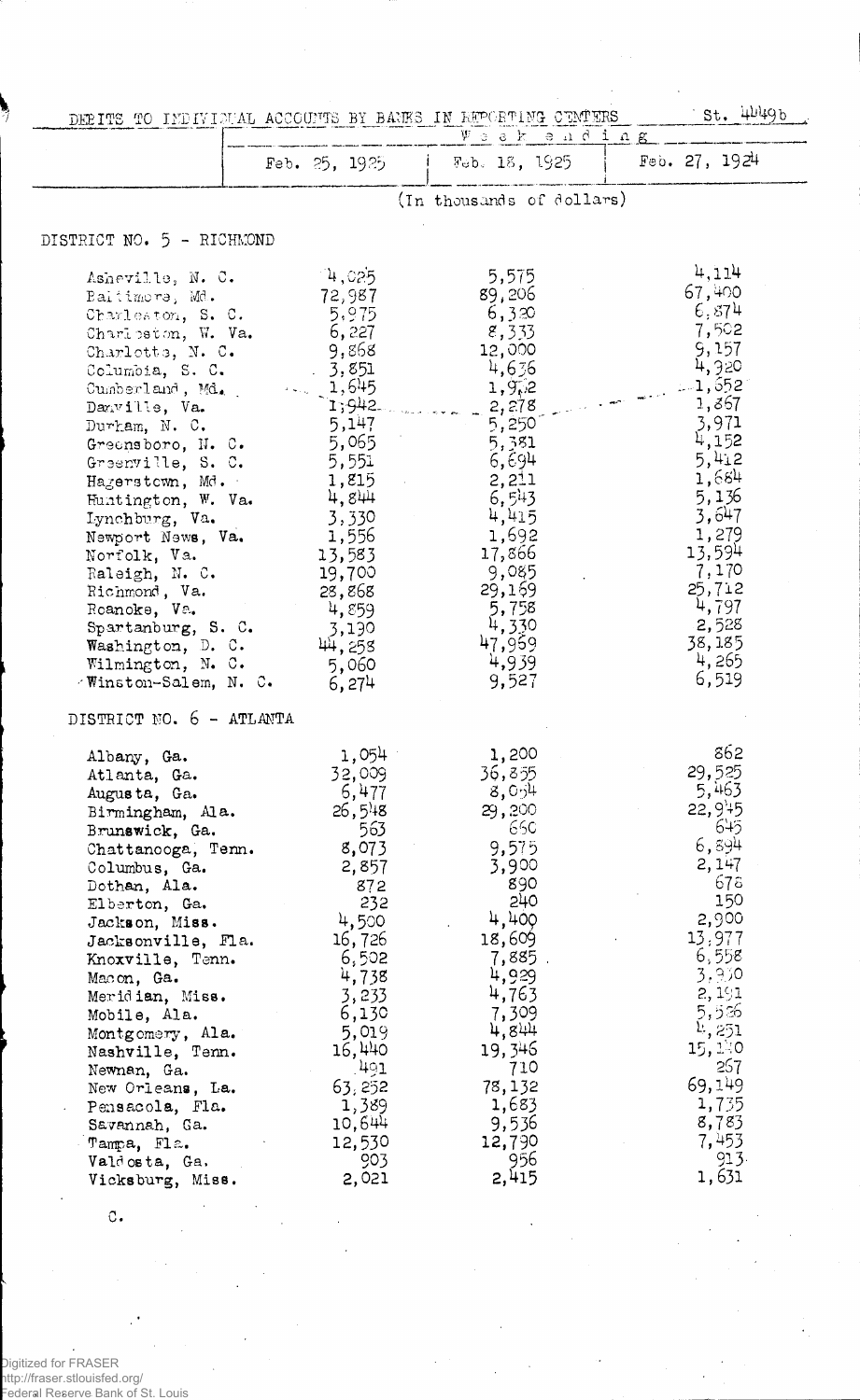| DEBITS TO INDIVIDUAT ACCOUNT'S BY BANKS IN REFORTING CENTERS                                                                                                                                                                                                                                                                                                                                                                                                                                                                                                                                                                                                            |                                                                                                                                                                                                                                                                                                                                                    |                                                                                                                                                                                                                                                                                                                                                        | $St.$ 4449c                                                                                                                                                                                                                                                                                                                               |
|-------------------------------------------------------------------------------------------------------------------------------------------------------------------------------------------------------------------------------------------------------------------------------------------------------------------------------------------------------------------------------------------------------------------------------------------------------------------------------------------------------------------------------------------------------------------------------------------------------------------------------------------------------------------------|----------------------------------------------------------------------------------------------------------------------------------------------------------------------------------------------------------------------------------------------------------------------------------------------------------------------------------------------------|--------------------------------------------------------------------------------------------------------------------------------------------------------------------------------------------------------------------------------------------------------------------------------------------------------------------------------------------------------|-------------------------------------------------------------------------------------------------------------------------------------------------------------------------------------------------------------------------------------------------------------------------------------------------------------------------------------------|
|                                                                                                                                                                                                                                                                                                                                                                                                                                                                                                                                                                                                                                                                         | Feb. 25, 1925                                                                                                                                                                                                                                                                                                                                      | 'sek ending<br>Fab. 15, 1925                                                                                                                                                                                                                                                                                                                           | Feb. $27, 1924$                                                                                                                                                                                                                                                                                                                           |
|                                                                                                                                                                                                                                                                                                                                                                                                                                                                                                                                                                                                                                                                         |                                                                                                                                                                                                                                                                                                                                                    | (In thousands of dellars)                                                                                                                                                                                                                                                                                                                              |                                                                                                                                                                                                                                                                                                                                           |
| DISTRICT NO. 7 - CHICAGO                                                                                                                                                                                                                                                                                                                                                                                                                                                                                                                                                                                                                                                |                                                                                                                                                                                                                                                                                                                                                    |                                                                                                                                                                                                                                                                                                                                                        |                                                                                                                                                                                                                                                                                                                                           |
| Adrian, Mich.<br>Aurora, Ill.<br>Bay City, Mich.<br>Bloomington, Ill.<br>Cedar Rapids, Iowa<br>Chicago, Ill.<br>Danville, Ill.<br>Davenport, Iowa<br>Decatur, Ill.<br>Des Moines, Iowa<br>Detroit, Mich.<br>Dubuque, Iowa<br>Flint, Mich.<br>Fort Wayne, Ind.<br>Gary, Ind.<br>Grand Rapids, Mich.<br>Green Bay, Wis.<br>Hammond, Ind.<br>Indianapolis, Ind.<br>Jackson, Mich.<br>Kalamazco, Mich.<br>Lansing, Mich.<br>Mason City, Iowa<br>Milwaukee, Vis.<br>Moline, Ill.<br>Muscatine, Iowa<br>Oshkesh, Wis.<br>Pecria, Ill.<br>Rockford, Ill.<br>Saginaw, Mich.<br>Sieux City, Iowa<br>South Bend, Ind.<br>Springfield, Ill.<br>Terre Haute, Ind.<br>Waterloc, Iowa | 730<br>2,954<br>2,458<br>2,311<br>7,992<br>627,419<br>2,416<br>6,063<br>3,768<br>$1^{11}$ , 701<br>166, 372<br>3,294<br>5,626<br>8,372<br>4,175<br>16,003<br>2,336<br>4,517<br>30,355<br>3.533<br>4,592<br>6,549<br>1,959<br>53,639<br>1,721<br>1,387<br>2,600<br>$\epsilon$ , 672<br>5,095<br>5,395<br>19,479<br>9,907<br>6,895<br>5,301<br>3,654 | 956<br>3,768<br>2,905<br>2,857<br>8,419<br>714009<br>3,052<br>7,573<br>3,560<br>$1$ <sup>y</sup> , $1.24$<br>163,493<br>3,569<br>6,140<br>9,302<br>4,302<br>16,912<br>2,858<br>3,820<br>35,139<br>4,080<br>4,652<br>6,764<br>2,187<br>69,856<br>2,102<br>1,153<br>2,800<br>10,669<br>$6,5 + 1$<br>6,691<br>21,526<br>10,397<br>8,936<br>6,095<br>4,042 | 669<br>2,512<br>2,343<br>2,275<br>5,165<br>576,101<br>3,070<br>5,081<br>2,918<br>$111$ , 882<br>174,098<br>3,057<br>6,933<br>8,933<br>4,455<br>13,540<br>2, 228<br>3,518<br>33,667<br>4,579<br>4,386<br>7,216<br>1,822<br>56,753<br>1,528<br>946<br>2,300<br>$8,7^{11}2$<br>5,054<br>5,748<br>15,517<br>7,880<br>5,914<br>6,380.<br>3,325 |
| DISTRICT NO. 8 - ST. LOUIS                                                                                                                                                                                                                                                                                                                                                                                                                                                                                                                                                                                                                                              |                                                                                                                                                                                                                                                                                                                                                    |                                                                                                                                                                                                                                                                                                                                                        |                                                                                                                                                                                                                                                                                                                                           |
| East St. Louis and Nat'l.<br>Stock Yards, Ill.<br>Elderade, Ark.<br>Evansville, Ind.<br>Fort Smith, Ark.<br>Greenville, Miss.<br>Helena, Ark.<br>Little Rock, Ark.<br>Louisville, Ky.<br>Memphis, Tenn.<br>Owersboro, Ky.<br>Quincy, Ill.<br>St. Louis, Mo.<br>Sedalia, Mo.<br>Springfield, Mo.                                                                                                                                                                                                                                                                                                                                                                         | 9,212<br>1,531<br>7,269<br>2,137<br>1,551<br>9ंसे<br>14,086<br>37,678<br>30,907<br>1,320<br>2,111<br>137,600<br>811<br>2,581                                                                                                                                                                                                                       | 8,830<br>1,791<br>10,085<br>3,503<br>1,163<br>1,108<br>16,406<br>51,033<br>35,235<br>1,733<br>2,604<br>172,100<br>893<br>2,848                                                                                                                                                                                                                         | 9,029<br>1,525<br>6,736<br>2,404<br>751<br>835<br>12, 174<br>32,479<br>26,134<br>1,098<br>1,934<br>127,073<br>814<br>2,489                                                                                                                                                                                                                |

 $\sim$  $\hat{\mathcal{L}}$ 

 $\ddot{\phantom{1}}$ 

 $\hat{z} = \hat{z}$ 

J.

 $\ddot{\phantom{a}}$  $\bar{z}$ 

 $\circ$ .

 $\ddot{\phantom{a}}$ 

 $\bar{z}$ 

Digitized for FRASER<br>http://fraser.stlouisfed.org/<br>Federal Reserve Bank of St. Louis

 $\hat{\gamma}_i$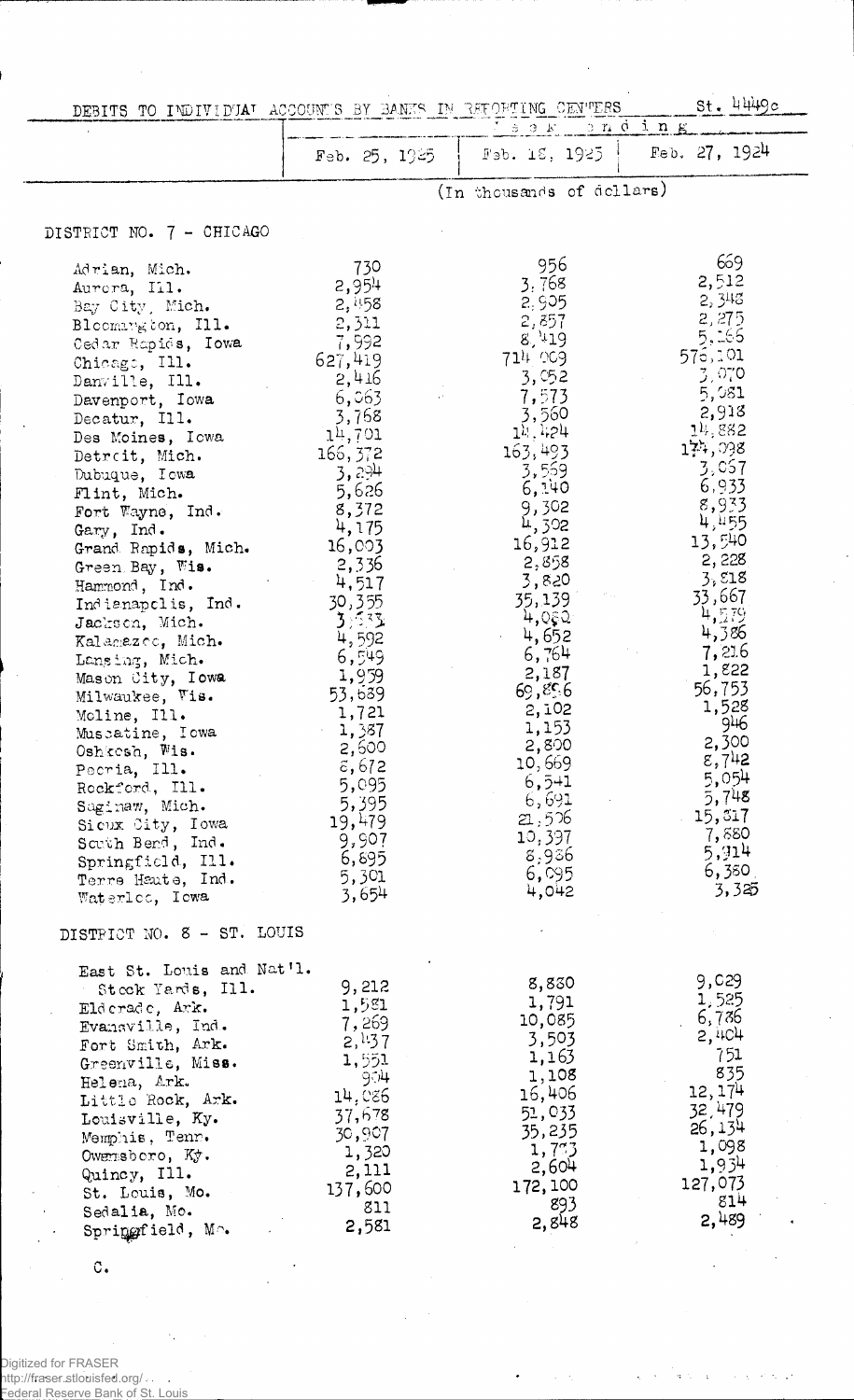| DEBITS TO INDIVIPUAL ACCOUNTS BY BANKS IN ESPONITHG CENTERS                                                                                                                                                                                                                                                                                                                                                                                                                                                                                                                              |                                                                                                                                                                                                                                                                           |                                                                                                                                                                                                                                                                   | St. 4449d                                                                                                                                                                                                                        |
|------------------------------------------------------------------------------------------------------------------------------------------------------------------------------------------------------------------------------------------------------------------------------------------------------------------------------------------------------------------------------------------------------------------------------------------------------------------------------------------------------------------------------------------------------------------------------------------|---------------------------------------------------------------------------------------------------------------------------------------------------------------------------------------------------------------------------------------------------------------------------|-------------------------------------------------------------------------------------------------------------------------------------------------------------------------------------------------------------------------------------------------------------------|----------------------------------------------------------------------------------------------------------------------------------------------------------------------------------------------------------------------------------|
|                                                                                                                                                                                                                                                                                                                                                                                                                                                                                                                                                                                          |                                                                                                                                                                                                                                                                           | Weak ending                                                                                                                                                                                                                                                       |                                                                                                                                                                                                                                  |
|                                                                                                                                                                                                                                                                                                                                                                                                                                                                                                                                                                                          | Feb. $25, 1925$                                                                                                                                                                                                                                                           | Feb. 18, 1925                                                                                                                                                                                                                                                     | Feb. 27, 1924                                                                                                                                                                                                                    |
|                                                                                                                                                                                                                                                                                                                                                                                                                                                                                                                                                                                          |                                                                                                                                                                                                                                                                           | (In thousands of dollars)                                                                                                                                                                                                                                         |                                                                                                                                                                                                                                  |
| DISTRICT NO. 9 - MINNEAPOLIS                                                                                                                                                                                                                                                                                                                                                                                                                                                                                                                                                             |                                                                                                                                                                                                                                                                           |                                                                                                                                                                                                                                                                   |                                                                                                                                                                                                                                  |
| Aberdeen, S. D. '<br>Billings, Mont.<br>Dickinson, N. D.<br>Duluth, Minn.<br>$Fengo$ , N. D.<br>Grand Forks, N. D.<br>Helena, Mont.<br>Jamestown, N. D.<br>La Crosse, Vis.<br>Minneapolis, Minn.<br>Minot, N. D.<br>Red Wing, Minn.<br>St. Paul, Minn.<br>Sioux Falls, S. D.<br>South St. Paul, Minn.<br>Superior, Wia.<br>Wincna, Minn.                                                                                                                                                                                                                                                 | 1,019<br>1,464<br>234<br>11,764<br>2,421<br>1,340<br>1,652<br>398<br>2,178<br>73,401<br>787<br>429<br>29,777<br>3,029<br>7,355<br>1,534<br>1,054                                                                                                                          | 1,485<br>1,468<br>341<br>16, 195.<br>2,508<br>1,620<br>1,936<br>536<br>2,210<br>91,443<br>1,154<br>510<br>35,923<br>3,208<br>7,909<br>1,583<br>935                                                                                                                | 928<br>1,153<br>254<br>11,092<br>1,998<br>1,156<br>1,828<br>288<br>2,196<br>59,935<br>667<br>398<br>30,923<br>2,150<br>5,986<br>1,591<br>804                                                                                     |
| DISTRICT NO. 10 - KANSAS CITY                                                                                                                                                                                                                                                                                                                                                                                                                                                                                                                                                            |                                                                                                                                                                                                                                                                           |                                                                                                                                                                                                                                                                   |                                                                                                                                                                                                                                  |
| Atchison, Kans.<br>Bartlesville, Okla.<br>Casper, Wyo.<br>Cheyenne, $\nabla y \circ \cdot$<br>Colorado Springs, Colo.<br>Denver, Colo.<br>Enid, Okla.<br>Fremont, Neb.<br>Grand Junction, Colo.<br>Guthrie, Okla.<br>Hutchinson, Kans.<br>Independence, Kans.<br>Jeplin, Mo.<br>Kansas City, Kans.<br>Kansas City, Mo.<br>Lawrence, Kans.<br>Lincoln, Neb.<br>McAlester, Okla.<br>Muskegee, Okla.<br>Oklahoma City, Okla.<br>Okmulgee, Okla.<br>Omaha, Neb.<br>Parsons, Kans.<br>Pittsburg, Kans.<br>Pueblo, Colo.<br>St. Joseph, Mo.<br>Topeka, Kans.<br>Tulsa, Okla.<br>Wichita, Kans. | 1,507<br>1,898<br>2,538<br>1,013<br>2,643<br>35,511<br>3,213<br>637<br>556<br>873<br>3,261<br>1,905<br>3,479<br>4,181<br>68,404<br>1,044<br>5,608<br>$\cdot$ 1,022<br>2,507<br>16,992<br>2,727<br>41,274<br>601<br>1,997<br>3,518<br>13,403<br>3,873<br>16,205<br>10,205. | 1,544<br>2,518<br>2,502<br>1,449<br>2,819<br>35,536<br>4,932<br>725<br>662<br>82 !<br>3,743<br>2,304<br>4,595<br>4,394<br>82,500<br>1,075<br>8,940<br>1,336<br>2,995<br>19,031<br>2,763<br>46,624<br>614<br>1,552<br>4,917<br>14,589<br>4,131<br>23,202<br>10,395 | 1,406<br>1,768<br>2,506<br>35,823<br>2,113<br>571<br>531<br>543<br>2,000<br>1,323<br>3,082<br>4,352<br>64,323<br>784<br>4,685<br>941<br>12,570<br>1,455<br>38,950<br>483<br>1,515<br>5,947<br>12,656<br>3,057<br>18,005<br>7,948 |

 $\circ$ .

Digitized for FRASER http://fraser.stlouisfed.org/ Federal Reserve Bank of St. Louis

 $\overline{\phantom{a}}$